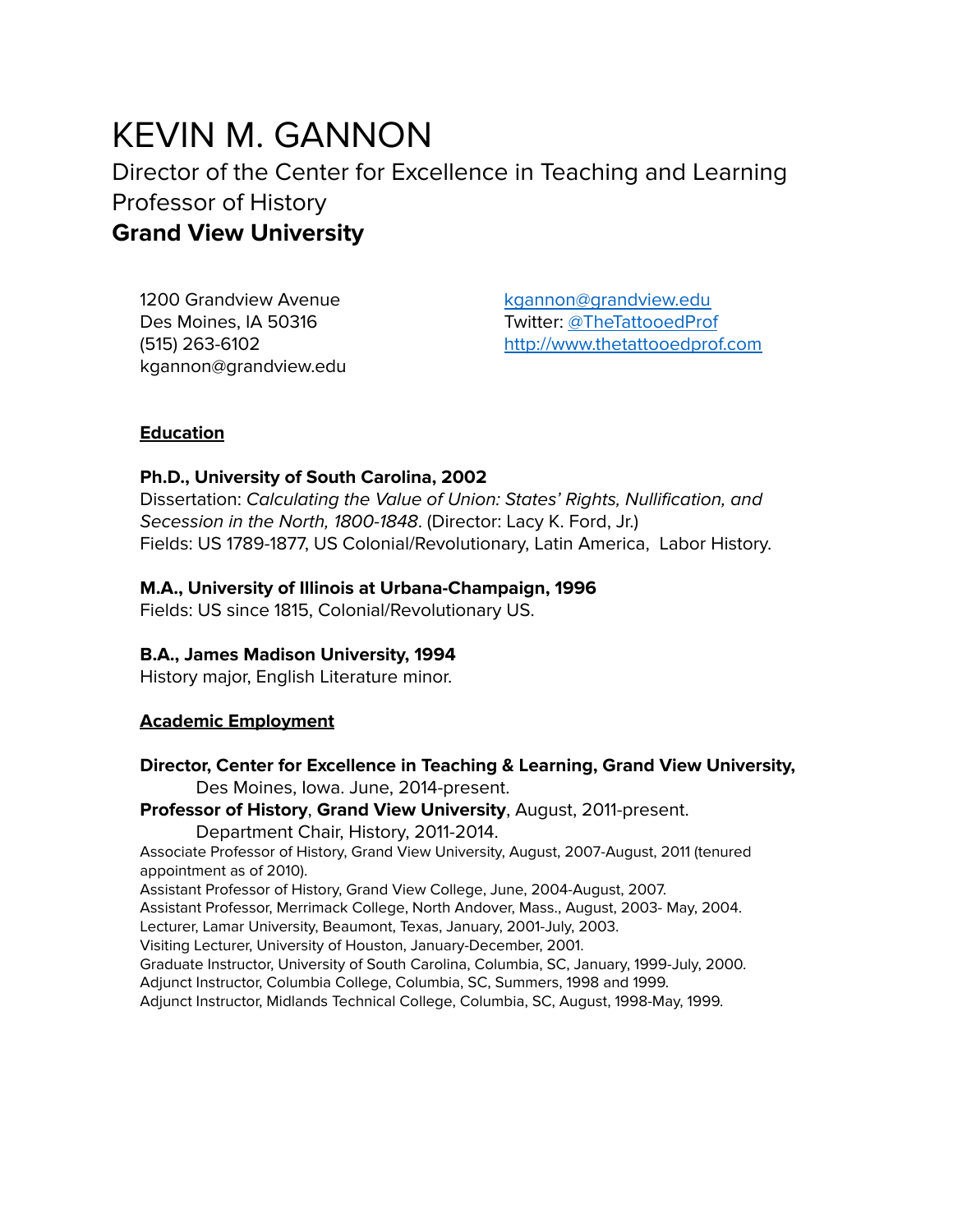# **Current Projects**

A Continental History of the Civil War and Reconstruction. Under contract with Routledge Publishers, Spring 2023 anticipated publication

## **Professional Activities**

Regular Contributor, [Vitae](https://chroniclevitae.com/people/124316-kevin-gannon/articles) (from the Chronicle of Higher Education)

Consultant and Speaker: Race, History, and Diversity; Critical Pedagogy and Inclusive Teaching/Course Design; Online and Digital Pedagogies.

Visiting Faculty Fellow for Diversity, Equity, and Inclusion, Harrisburg Area Community College (Pennsylvania), January, 2021.

Faculty and Mentor, Institute for New Educational Developers, June 2021.

# **Books**

Radical Hope: A Teaching [Manifesto](https://wvupressonline.com/node/823). Part of the "Teaching and Learning in Higher Education Series," ed. James M. Lang. West Virginia University Press, 2020.

## **Media**

Appeared in Spencer Averick and Ava DuVernay (Writers), Ava DuVernay (Director), <u>[13](https://www.netflix.com/title/80091741)H, Netflix 2016.</u>

(With Dr. Anthea Butler) "Why We Started the [Scholar](https://www.cnn.com/2020/09/08/opinions/starting-a-scholar-strike-butler-gannon/index.html) Strike," CNN.com, September 8, 2020.

"Why Trump Repeated an Old Lie about the [Gettysburg](https://www.washingtonpost.com/outlook/2018/09/07/why-trump-repeated-an-old-myth-about-gettysburg-address/) Address," Washington Post, September 7, 2018.

Discussant, New York Film Festival Live! Panel on 13<sup>th</sup>, [October](https://www.facebook.com/NYFilmFest/videos/1207600949297674/) 1, 2016.

Interview, [Democracy](http://www.democracynow.org/2016/10/3/advocates_the_us_still_profits_from) Now! October 6, 2016.

"UChicago's anti-safe spaces letter isn't about academic freedom. It's about power," [Vox.com](http://www.vox.com/2016/8/26/12657684/chicago-safe-spaces-trigger-warnings-letter), August 26, 2016.

Podcast Appearances: [Teaching](https://teachinginhighered.com/podcast/respect-in-the-classroom/) in [Higher](https://teachinginhighered.com/podcast/radical-hope-teaching-manifesto/) [Ed](https://teachinginhighered.com/podcast/radical-hope-a-teaching-manifesto/); [Tea](https://teaforteaching.com/130-radical-hope/) For [Teaching](http://teaforteaching.com/174-hyflex-in-practice/); [Nothing](https://nothingneverhappens.org/digital-hybrid-pedagogy/radical-hope-a-conversation-with-kevin-gannon/) Never Happens: A Radical [Pedagogy](https://nothingneverhappens.org/digital-hybrid-pedagogy/radical-hope-a-conversation-with-kevin-gannon/) Podcast; [ThinkUDL](https://thinkudl.org/episodes/radical-hope-for-online-teaching-with-kevin-gannon); This Is Not a [Pipe](https://www.tinapp.org/episodes/radicalhope); Dead [Ideas](https://blubrry.com/dead_ideas/82123252/dead-ideas-in-faculty-evaluation-with-kevin-gannon/) in [Teaching](https://blubrry.com/dead_ideas/82123252/dead-ideas-in-faculty-evaluation-with-kevin-gannon/) & Learning.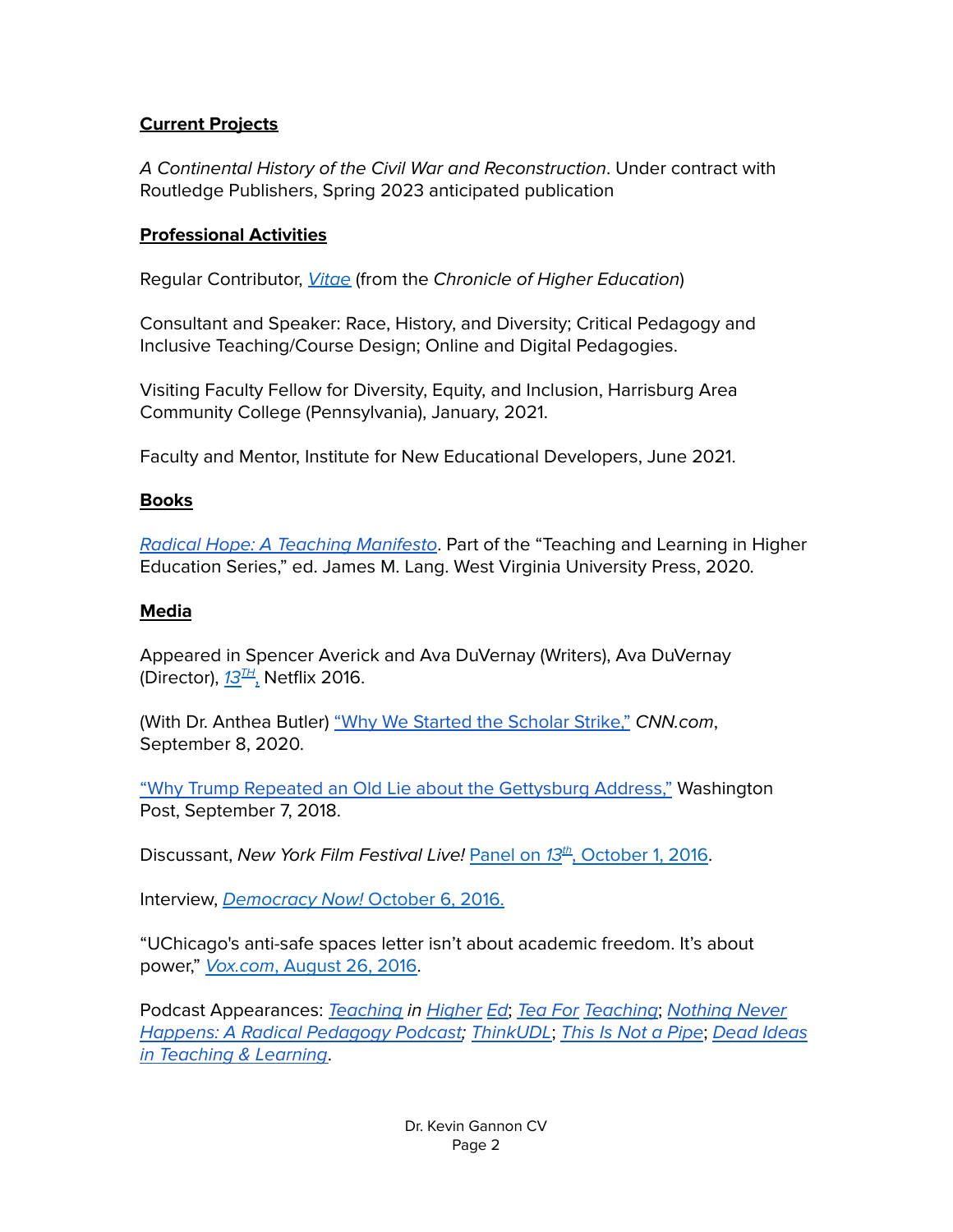# **Keynote Presentations**

"Radical Hope," APEX Lecture Series, Southern Utah University, January, 2022.

"A Pedagogy of Hope for the Post-Pandemic University," keynote for the University System of Maryland William E. Kirwan Center For Academic Innovation's Fall Showcase, "Silver Linings: Lessons Learned from the Pandemic," September, 2021.

"Creating Communities of Hope," keynote for the University of Wyoming Ellbogen Center for Teaching and Learning's 30th Anniversary Conference, "30 Years of Building Community Around Teaching & Learning: Celebrating Resilience," September, 2021.

"A Pedagogy of Hope for the Post-Pandemic University," keynote, opening celebration for the Center for Teaching and Learning, University of Wisconsin-River Falls, August, 2021.

"Listening Is Not Enough: Sustaining a Culture of Belonging," keynote for Lenoir-Rhyne University opening of the academic year sessions, August, 2021.

"A Pedagogy of Hope for the Post-Pandemic 'Normal'," Western Carolina University, August, 2021.

"Embodying a Pedagogy of Hope," keynote for the South Carolina Conference on Innovations in Teaching and Learning (SCCITL), July, 2021.

"A Pedagogy of Hope for Post-Pandemic Higher Education," Siena College, June 2021.

"Creating a Campus Culture of Belonging," Faculty and Staff Development Day, Franklin and Marshall College, May, 2021.

"A Pedagogy of Hope (for Post-Pandemic Times)," Coe College, May, 2021.

"Baked into the Cake: Race and Policy in US History," keynote as Visiting Scholar in History, Lansing Community College, April 2021.

"Designing and Teaching for Connection...Virtually," keynote for the annual meeting of the Iowa Society for the Teaching of Science, April, 2021.

"Telling Our Stories in a Post-Covid World," ASSESStivus Conference, SUNY-Geneseo, January 2021.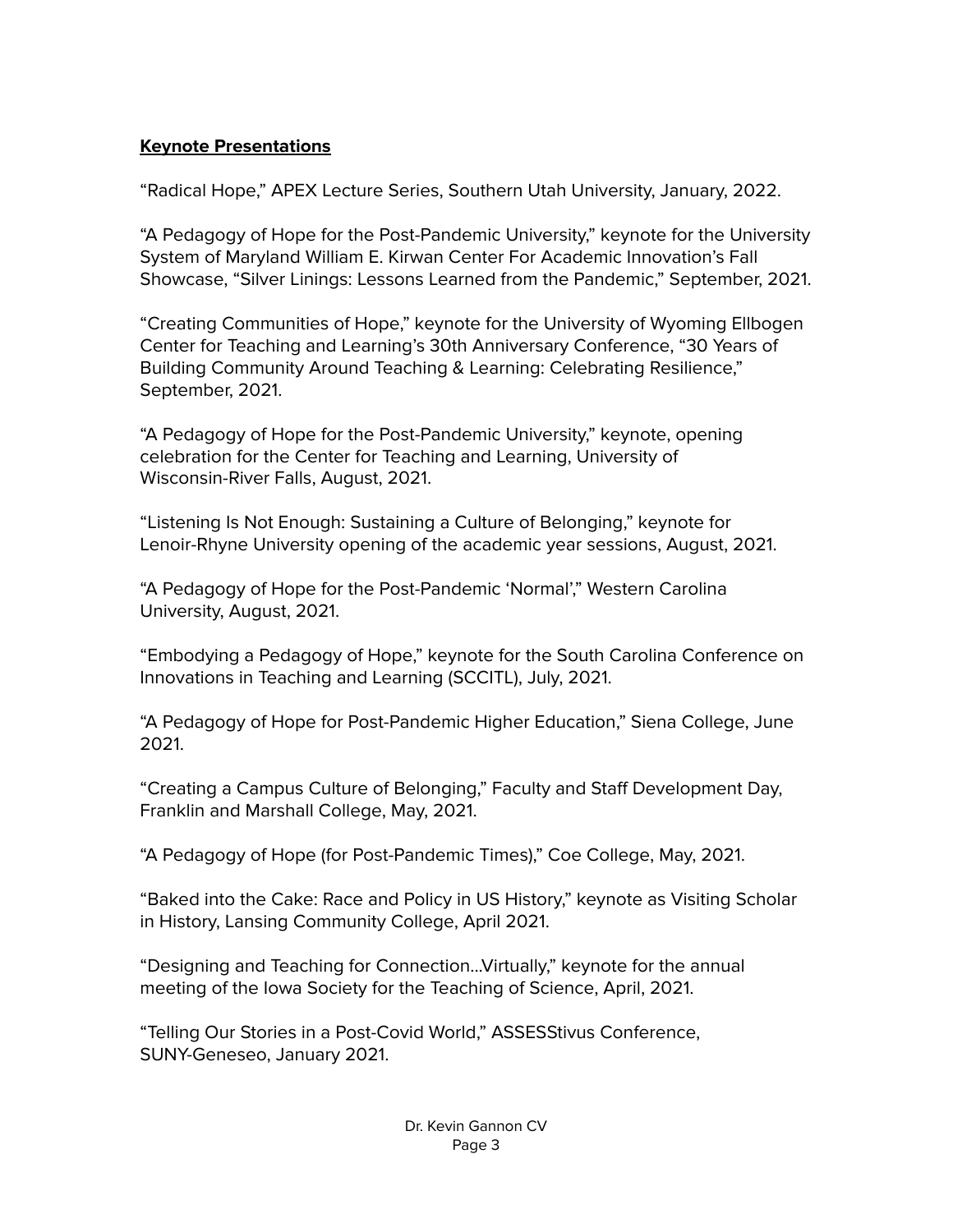"Creating Communities of Hope," keynote for Northern Illinois University's Virtual Teaching Effectiveness Institute, January 2021.

"Inclusive Teaching Online in Exclusionary Times," keynote for Temple University, Annual Faculty Conference on Teaching Excellence, January 2021.

"The Revenge of History: Race and Policy in US History," Indian Hills Community College (Iowa) Social Justice Conference, November 2020.

"Hope Among the Heartless: The Fierce Urgency of the Liberal Arts in a Time of Crisis," the Annual A.J. Carlson Lecture on the Liberal Arts, Austin College (Sherman, TX), September 2020.

"Inclusive Teaching in Exclusionary Times," keynote for Misericordia University's Faculty Development Day, August 2020.

"Effective Design for Remote Learning Spaces," keynote for Drake University Summer Faculty Institute, July 2020.

"Designing for Access, Designing for Equity," keynote at the Des Moines Area Community College (DMACC) Summer Institute, July 2020.

"A Pedagogy of Hope in the Time of Covid-19," keynote for the University of Vermont Summer Teaching Institute, May 2020.

"The Theory and Practices of Inclusive Pedagogy," keynote at the College of Agricultural Sciences and Natural Resources Faculty Development Day, University of Nebraska—Lincoln, January 2020.

"The Case for Inclusive Teaching," keynote address at Marian University (Indiana) Tools for Teaching Conference, August 2019.

"Designing and Teaching for Inclusion," keynote address at Elizabethtown College (Penn.), MLK Week, January 2019.

"Power, Motivation, and Inclusion in the College Classroom," keynote address at SUNY—Fredonia's 12<sup>th</sup> Annual Teaching and Learning Conference, August 2018.

"An Inclusive Pedagogy for Online Learning: Access, Equity, and Dialogue," keynote address at the Oregon State University E-campus Faculty Forum, May 2018.

"Baked into the Cake: Race and Policy in U.S. History," keynote address at the Southern Oregon University 5<sup>th</sup> Annual Social Justice and Leadership Conference, March 2018.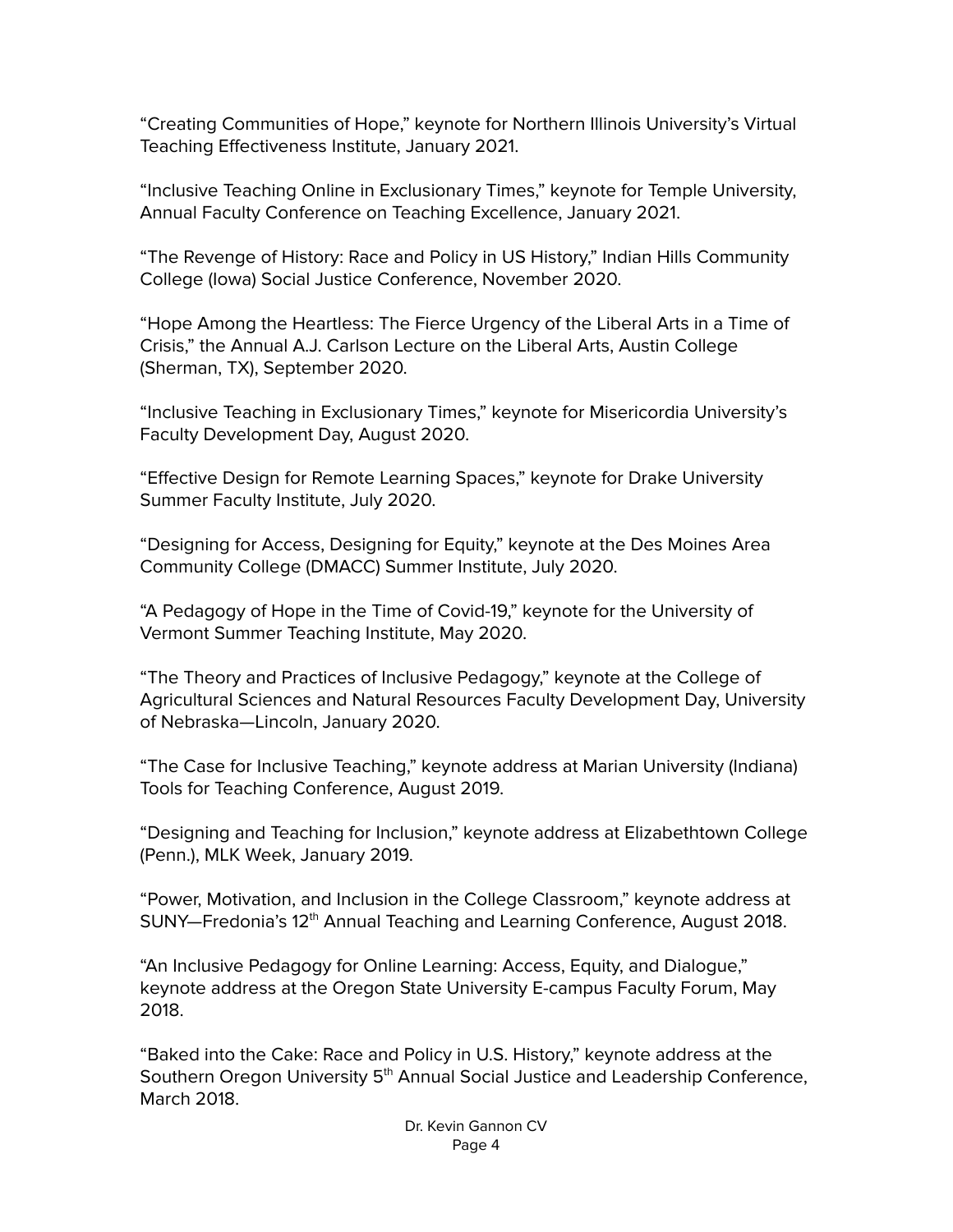"Fostering Student Success by Designing for Inclusion," keynote address for Iowa Western Technical Community College Faculty Development Day, March 2018. Also facilitated a workshop on "Motivation, Privilege, and Power in the Classroom."

"The Revenge of History: Race and Politics in the United States," keynote address for the State of Oregon's Diversity and Inclusion [Conference,](http://www.oregon.gov/ODOT/Pages/Diversity-Conference.aspx) September 2017. Also delivered the lecture "Baked into the Cake: Race and Policy in US History."

"Creating Communities of Hope in Higher Education," keynote address for MacEwan University (Edmonton, AB, Canada) Faculty Development Day, August 2017.

"Good, Honest, and Brave Conversations about Purpose, Strategy, and Pedagogy," keynote address for the University of Wisconsin System Faculty College, May 2017. Also facilitated a workshop on "Motivation, Privilege, and Power in the Classroom."

"George Washington's West: Utopian Visions and Vexing Realities," Keynote for "Citizens Arise!" lecture series, Drake University Libraries, February 2012.

## **Invited Talks, Conference Presentations, Workshops and Webinars Facilitated**

"Fostering a Culture of Belonging for Meaningful Learning"; "Creating Meaningful Change…and Sustaining It (and Yourself!)," University of Wisconsin-Parkside, February, 2022.

"Embodying a Pedagogy of Hope," Franklin College (Indiana), January, 2022.

"Inclusive Pedagogy from Theory to Practice"; "Handling Hot Moments in the Classroom"; "The Importance of Transparency for Student Success," Bethel College (Kansas), January, 2022.

Facilitator, Syllabus Charette, Annual Meeting of the American Historical Association, January, 2022.

"Inclusive Pedagogy from Theory to Practice" and "Sustaining an Inclusive Campus Environment," Loras College, December, 2021.

Inclusive Pedagogy Workshop, SUNY-Geneseo, October, 2021.

"Inclusive Course (Re)Design," Central College, October, 2021.

"The Importance of Transparency for Student Success," University of Wisconsin-River Falls, August, 2021.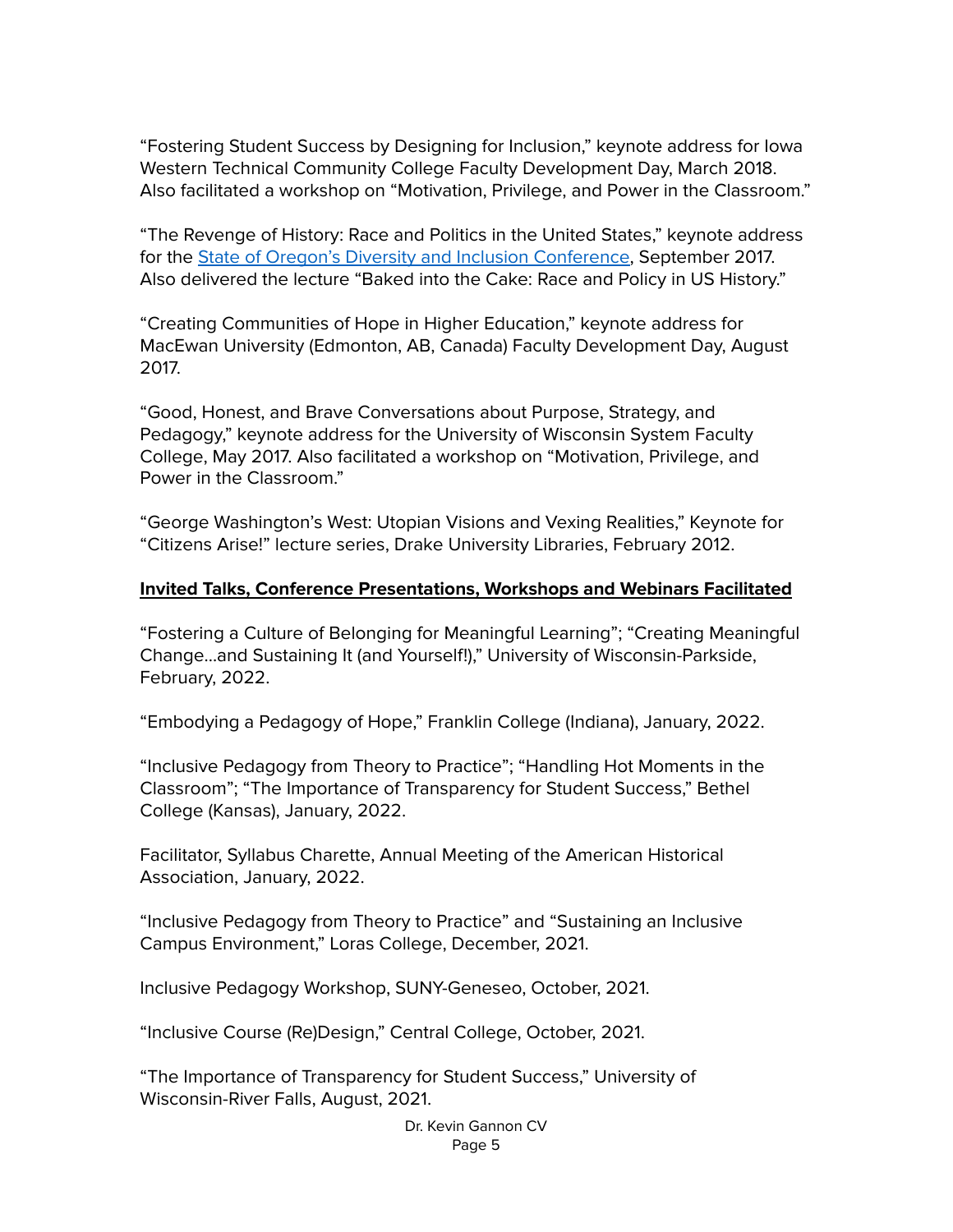"Beyond 'DEI': Digging Deeply into Inclusive Pedagogy," Lenoir-Rhyne University, August, 2021.

"Inclusive Pedagogy from Theory to Practice," Western Carolina University, August, 2021.

"A Pedagogy of Hope for Our Students and Ourselves," Grand Valley State University's Course Design Series, July, 2021.

Four-Day Course (Re)Design Workshop, Alma College, July, 2021.

"The Theory and Practice of Inclusive Pedagogy" and "Handling Hot Moments in the Classroom," Siena College, June, 2021.

"The Case for Inclusive Pedagogy," Riverland Community College (Minnesota), April, 2021.

"A Pedagogy of Hope," Northern Arizona University, April, 2021.

"Designing for Inclusion, Designing for Success"; "Food For Thought: The Case for Inclusive Teaching"; "Handling Difficult Discussions in the Classroom," workshops facilitated for Rochester Community and Technical College (Minnesota), March, 2021.

"Dismantling Racism on Campus"; "Making DEI Work Mission-Driven"; "Inclusive Pedagogy from Theory to Practice"; "What Does It Mean to be an Anti-Racist Campus?" workshops and presentations for faculty, staff, and administration at Mt. St. Mary's College (New York), March, 2021.

"Our New Normal Cannot Be The Old Normal," American University (co-sponsored by AU's Center for Teaching, Research, and Learning and Anti-racist Research and Policy Center, February, 2021.

"Creating Anti-Racist Environments," session facilitated for the Associated Colleges of the South[-CREATE](https://blogs.furman.edu/faculty-development-center/) Project, November, 2020.

"Creating Communities of Hope," session for University of Mississippi, Center for Excellence in Teaching and Learning, October, 2020.

"What Does It Mean To Belong?" and "Thinking About Student-Centered Learning," workshops facilitated for Pikeville University, October 2020.

"Distance Teaching in the Time of Covid," workshop and discussion for Universitá degli Studi di Perugia (Italy), October 2020.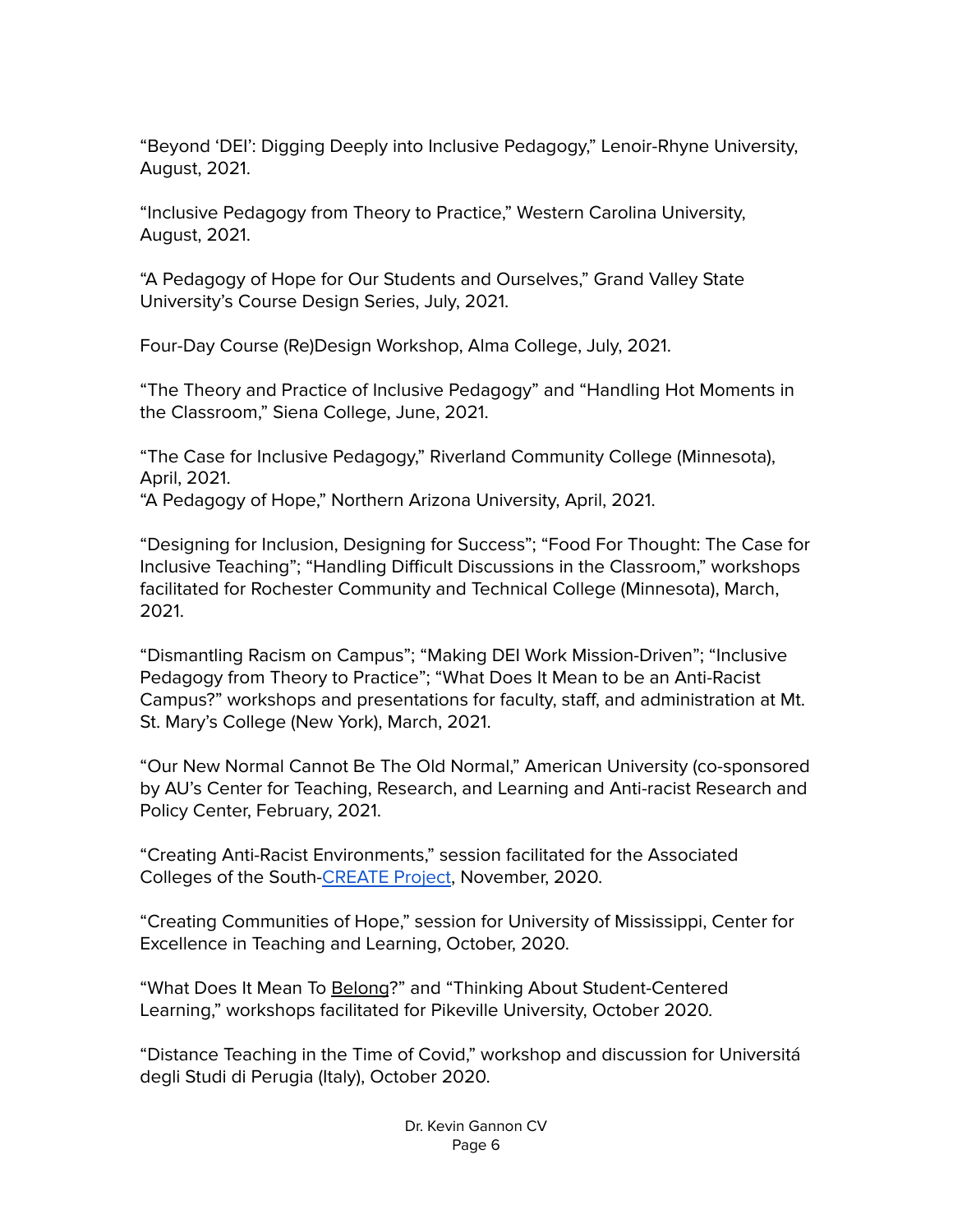"Inclusive Teaching in Exclusionary Times," for the opening faculty sessions at Wartburg College, August 2020.

"Reckoning with Race and Power: Creating an Equitable and Just Climate for All Our Students," virtual talk for the Taunton (MA) Public Schools administrators' retreat, August 2020.

Panelist, "Effective Online [Instruction"](https://acue.org/webinars/) webinar series, ACUE, March-April, 2020.

Workshop on Online Learning from the Classroom to Administrative Levels, sessions facilitated at Cazenovia College (invited consultant), February 2020.

"Inclusive Teaching," "(Class) Climate Matters," and "Tuning Up the Syllabus," workshops facilitated at Simpson College, January 2020.

"The Civil War as a Settler-Colonial Revolution," invited talk as part of the Race, Place, and Space series at the University of Kansas, December 2019.

"Strategies for Inclusive Teaching and Learning," day-long faculty workshop facilitated at Luther College, August 2019.

"Tuning Up the Syllabus," syllabus "boot camp" faculty workshop facilitated at the University of Wisconsin—River Falls, August 2018.

Panelist, "We Teach People, Not Content: Understanding How Our Students' Lives and Backgrounds Affect Our Teaching of the Middle Ages," 53<sup>rd</sup> International Congress on Medieval Studies, Kalamazoo, MI, May 2018.

"Teaching History Critically," University of Colorado—Boulder, Graduate History Student Association Invited Lecture, March, 2018.

"Critical and Inclusive Pedagogy for Today's Students," Des Moines Area Community College, March 2018.

"Designing for Inclusion" and "Teaching for Inclusion," faculty workshops facilitated at the University of Wisconsin—River Falls, February 2018.

Co-presenter, "Size Matters: Reframing Educational Development when Restructuring the Small College," October 2017 Annual Meeting of Professional and Organizational Developers (POD).

Co-presenter, "Sustaining Faculty Development Programs at Small Colleges," October 2017 Annual Meeting of Professional and Organizational Developers (POD).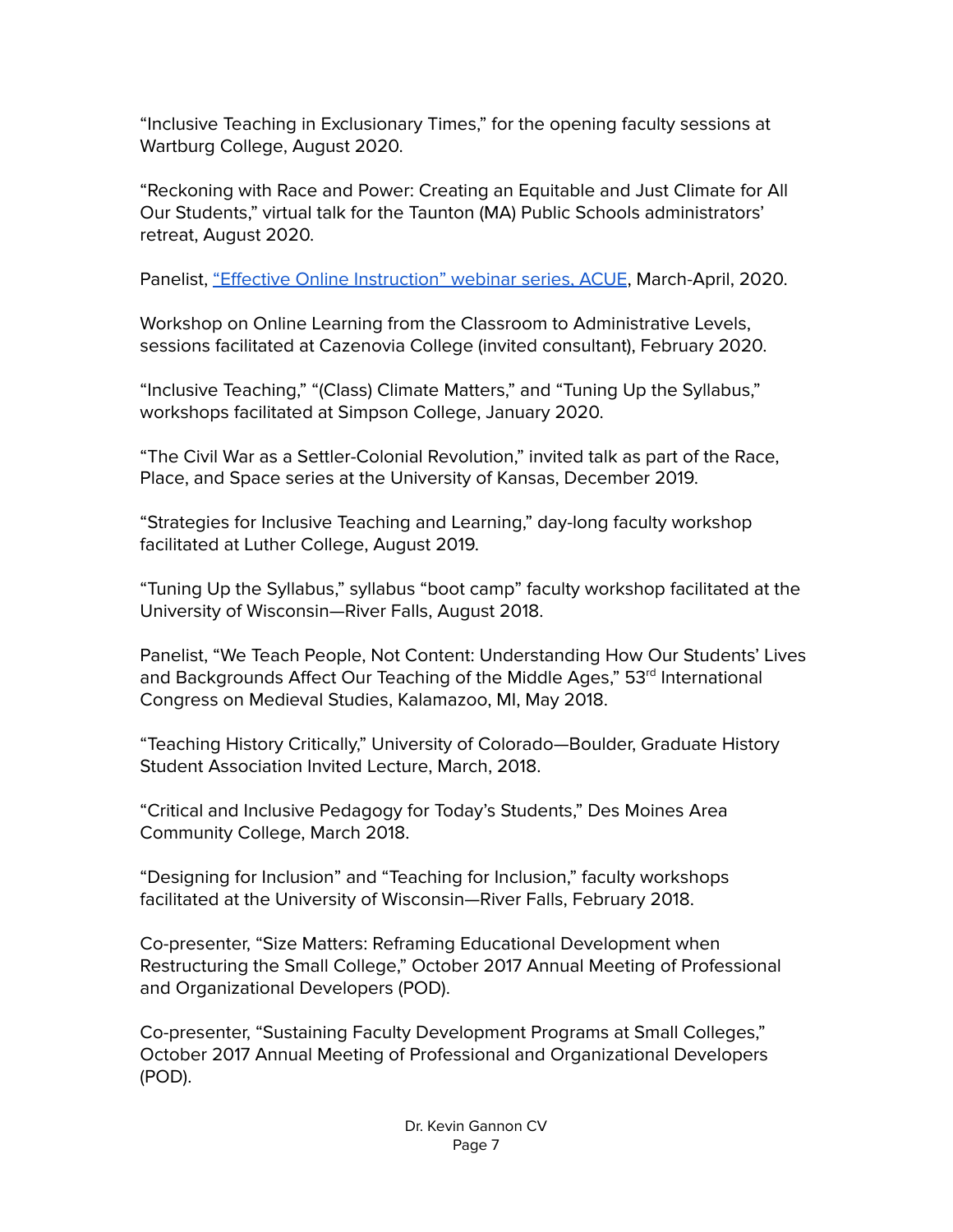"Race as a Social and Historical Construct: Then and Now," invited talk at Grinnell College (IA), March 2017.

Panelist, "Modern-Day Slavery," The University of the District of Columbia's Firebird Forum, March 2017.

Panelist, "Media Representations of Poverty," Des Moines Civil and Human Rights Symposium, March 2017.

"The Civil War Did Not End Slavery," invited lecture at the Waggoner Center for Civic Engagement and Public Policy, Louisiana Tech University, February 2017.

"Emancipation: Terms and Conditions Apply," Jesse Semple Brownbag for the Langston Hughes Center, University of Kansas, February 2017.

Session Chair and Commentator, "Say It Like You Mean It: Graduate Education and Creative Expression in Thinking, Making, and Doing History," Annual Meeting of the American Historical Association (AHA), January, 2017.

Co-presenter, "Sustaining Faculty Development Programs at Small Colleges," November 2016 Annual Meeting of Professional and Organizational Developers (POD).

Co-facilitator, workshop entitled "How's It Going? Reflecting On Our Work," November 2016 Annual Meeting of Professional and Organizational Developers (POD).

"Meeting Our Students Where They Are: Mindful (Online) Pedagogy and Student Agency," Keynote at the annual meeting of the Iowa Distance Learning Association, September, 2016.

"Consider the Possibilities: Starting and Sustaining Online Teaching and Learning at a Small Liberal Arts College," Workshop Facilitator, Sweet Briar College (Va.), December, 2015.

Member of panel session, "What Professional Developers Do: Reflecting on Skills, Knowledge, and Experience," the 2015 Annual Meeting of Professional and Organizational Developers (POD).

"Creating Presence in an Online Learning Environment," invited talk for the Iowa Association of Independent Colleges and Universities Information Technology Conference, May, 2015.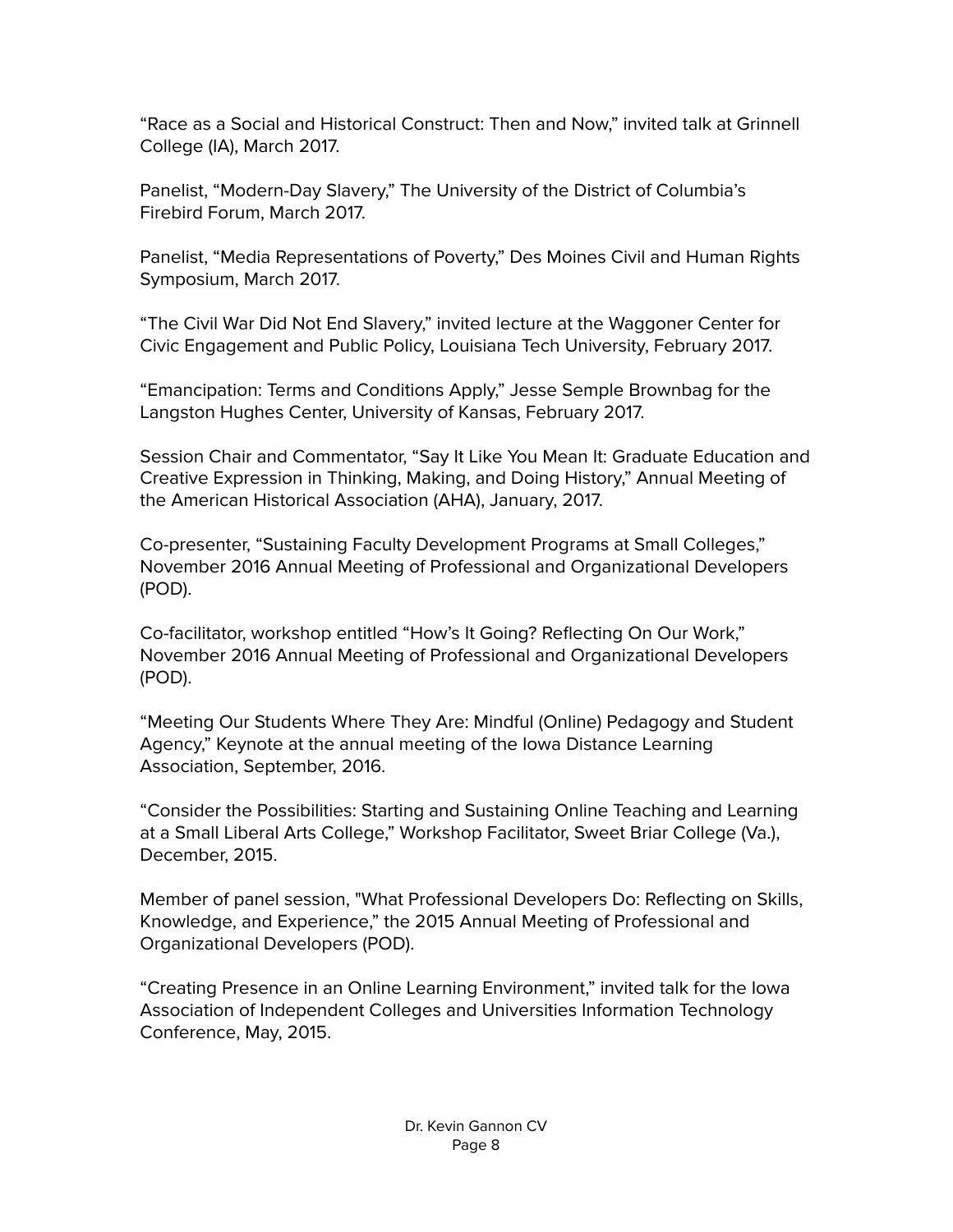"Moving Into Online Teaching: Conceiving, Building, and Teaching Online Courses," training conducted via webinar for Central Connecticut State University Humanities Faculty, May, 2015.

"Leading Effective Discussions and Promoting Student Engagement," workshop conducted for CultureALL [Des Moines-based intercultural nonprofit] Cultural Ambassadors, May, 2015.

"Using Technology Outside the Classroom to Engage Students Inside the Classroom," webinar for College History Faculty, hosted by Pearson Education's Humanities and Social Sciences Division, April, 2015.

"Flipping the Classroom: The What, How, and Why," workshop for the Des Moines Area Cultural Agencies Group, February, 2015.

"Using Course Blogs to Build Deeper Learning," Iowa Best Practices in Social Studies Institute state teachers' workshop, July, 2014.

"'Thou Shalt Not Follow a Multitude to Do Evil': Radical Abolitionism, the Come-Outer Movement, and the Theology of Secession," presented at the annual meeting of the Society for Historians of the Early American Republic (SHEAR), July, 2014.

Panel Member and Discussant, "Course Development in the Context of Curriculum Development," session at the Council of Independent Colleges Consortium for Online Instruction in the Humanities, July, 2014.

"Teaching with Documents: World War I in the Classroom," at the Iowa Social Studies Teaching with Primary Sources Workshop (Funded by Library of Congress Grant), May, 2014.

"Using Data to Assess Redesign in a Survey Course," Webinar conducted for Pearson Higher Education's Results and Efficacy/History and Social Sciences Team and invited faculty, October, 2013.

"Redesigning the History Survey: Using Technology in a Content-Heavy Course," presented at National Course Redesign Conference, Phoenix, AZ. September, 2013.

"Making the Survey Course Work: Technology and Active Learning for College-Level History," Workshop for North Central Texas College Social Science Division, Gainesville, TX. August, 2013.

"Teaching History with Technology," Workshop conducted for University of North Texas History Department, Denton, TX. August, 2013.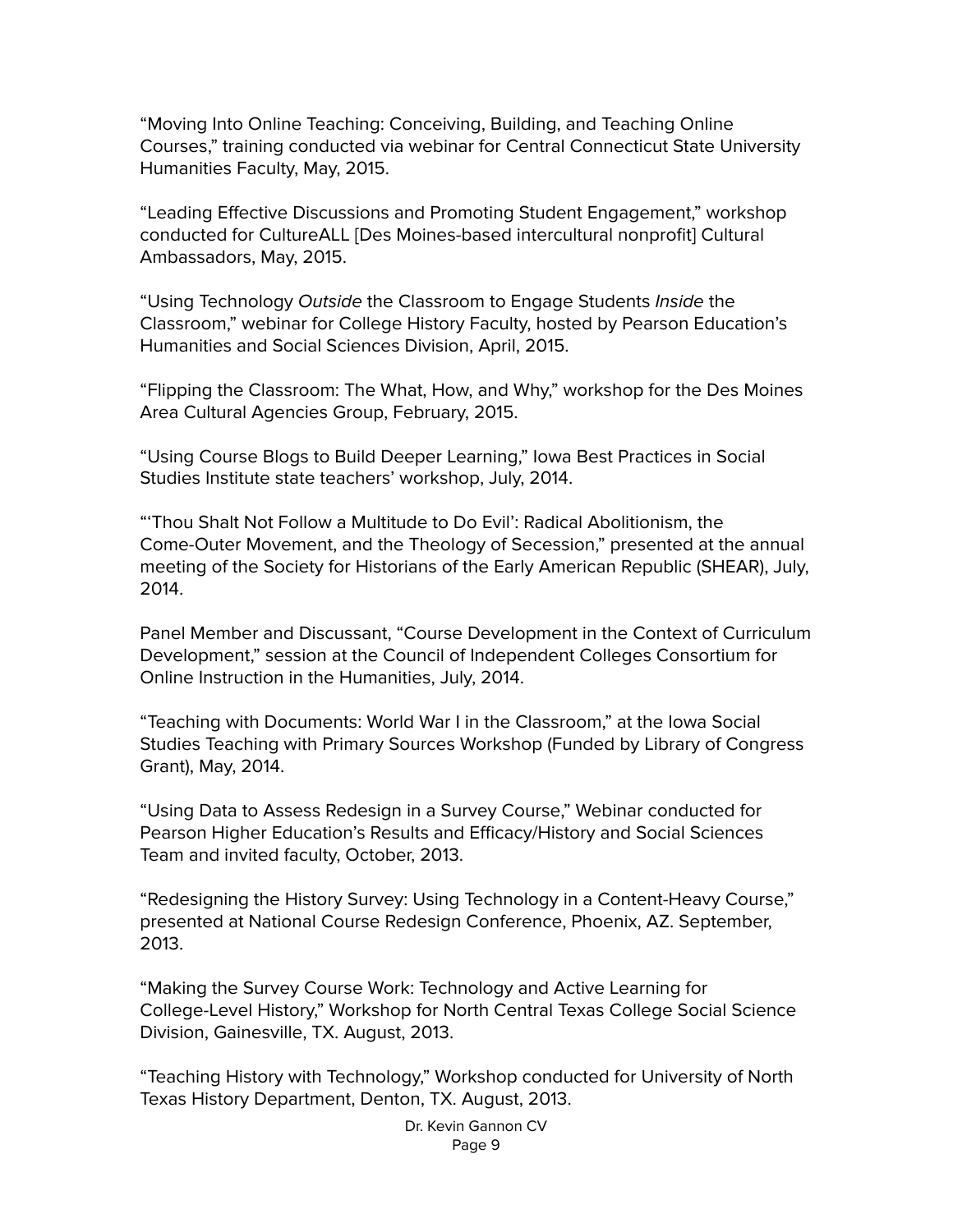"Making Discussion Sections Work," Presentation for University of Houston History Department, April, 2013.

"Teaching History with Technology," Workshop conducted for Des Moines Area Community College History & Political Science Department, March, 2013.

"Using MyHistoryLab and Technology to Promote Active Learning," Workshop and training conducted for University of North Texas History Department, Denton, TX. August, 2012.

"The Military History of the Revolutionary War," presentation to Des Moines Public Schools selected History Teachers [guest lecturer in a Teaching American History grant-sponsored professional development series], March 2011.

Commentator and Chair, session entitled "The Business of Plantation Slavery," at the Missouri Valley Historical Conference [Omaha, NE], March 2010.

"Nullification, Secession, or 'A Great Pamphlet?': Reconsidering the Hartford Convention Movement, 1809-1815," at the annual meeting of the Organization of American Historians [New York, NY], March, 2008.

Commentator, session entitled "The Civil War: Social and Political Aspects," at the Missouri Valley Historical Conference [Omaha, NE], March, 2007.

"Ambivalent Nationalisms: Northern Reactions to Southern Secession, 1860-1861," at the Des Moines Area Civil War Roundtable, January, 2006.

"Engaging with History and Composition in a Learning Community: A First-Year Experience at Grand View College," at the Eleventh Annual Learning Communities Conference [Chicago, IL], November, 2005 (with Dr. Amy Getty).

Commentator, session entitled "Antislavery in the United States," at the Missouri Valley Historical Conference [Omaha, NE] March, 2005.

"Sins of the Fathers, Sons of the Fathers: New England Federalists and Radical Abolitionists," at the annual meeting of the Society for Historians of the Early American Republic (SHEAR) [Providence, RI], July, 2004.

Commentator, session entitled "The War of 1812: An International and Interdisciplinary Perspective," at the annual meeting of SHEAR [Columbus, OH], July, 2003.

"Mirabeau Lamar, the 'Indian Question,' and Texas Nationalism," at the Beaumont [Texas] Historical Conference, January, 2003.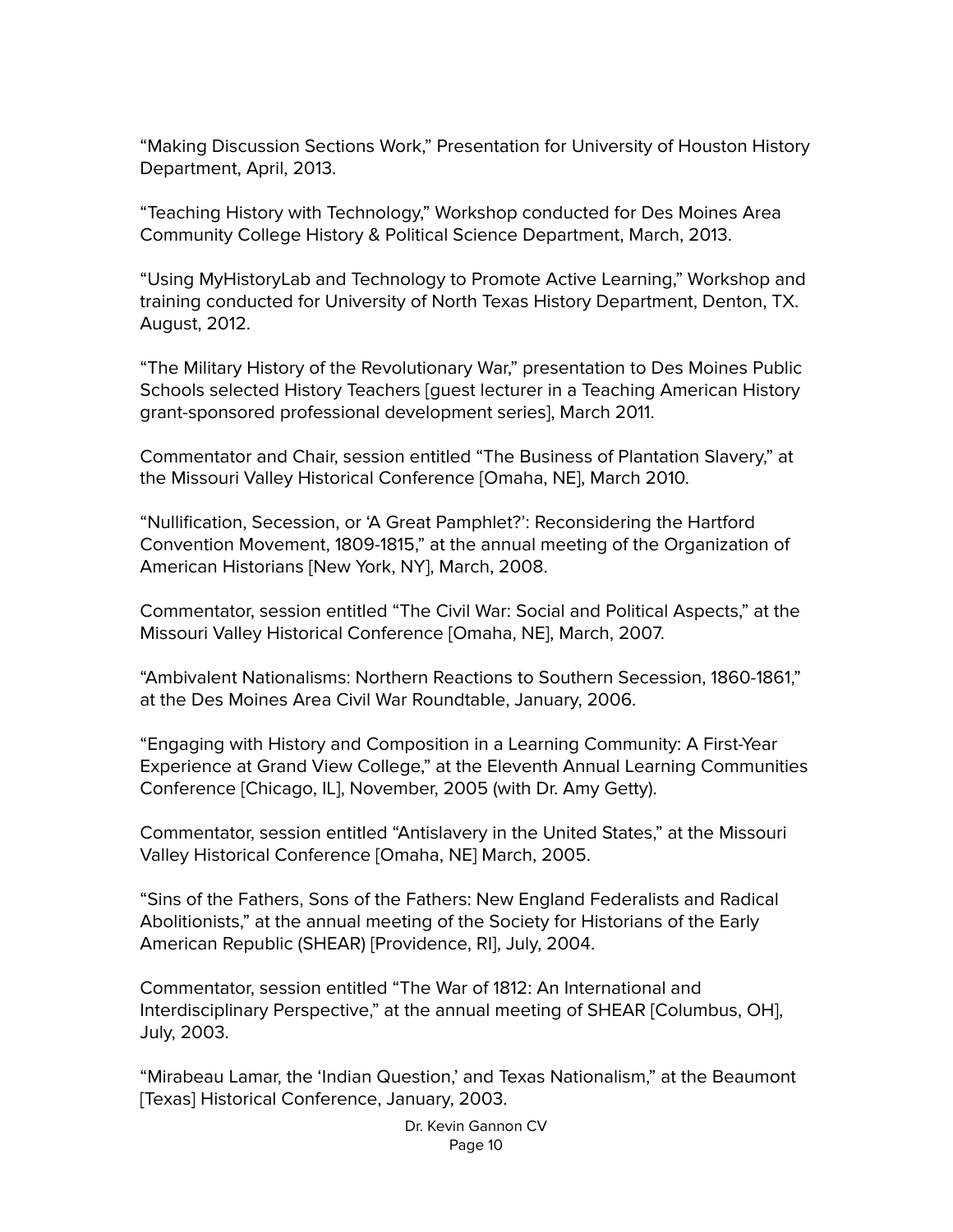"The Political Economy of Nullification: Ohio and the Bank of the United States, 1818-1824," at the Library Company of Philadelphia Program in Early American Economy and Society's 2001 Conference, "The Past and Future of Early American Economic History: Needs and Opportunities" [Philadelphia, PA], April, 2001.

"Beyond Nationalism: The Problems of Union in Antebellum America," at the Houston Area Southern History Seminar, Rice University [Houston, TX], December, 2000.

Commentator and Chair, session entitled "From Heroes to Oblivion: South Carolinians in Crisis," at the annual meeting of the South Carolina Historical Association [Greenville, SC], March, 2000.

"'The Sabbath of Liberty': The Invention of Palmetto Day in 1850s Charleston," at the annual meeting of SHEAR [Lexington, KY], July, 1999.

"The Secession Conspiracy of 1803-1804 and the Nature of the Union in New England," at the Washburn Humanities Seminar [Norlands, Livermore, ME], June, 1999.

## **Publications: Articles, Essays, Blog Posts, and Book Chapters**

"Paulo Freire, Pedagogy of the Oppressed, and a [Revolutionary](https://ageofrevolutions.com/2017/07/17/paulo-freire-pedagogy-of-the-oppressed-and-a-revolutionary-praxis-for-education-part-i/) Praxis for [Education,"](https://ageofrevolutions.com/2017/07/17/paulo-freire-pedagogy-of-the-oppressed-and-a-revolutionary-praxis-for-education-part-i/) two-part article for the Age of Revolutions Blog, July, 2017.

"Naming My Fear," in Reflections on Academic Lives: Identities, Struggles, and Triumphs in Graduate School and Beyond, ed. Staci Zavarrato and Shannon K. Orr (Palgrave Macmillan, 2017).

"Flipping Medieval History with Team-Based Learning," in Lucy Santos Green, et al., eds., The Flipped College Classroom: Conceptualized and Re-conceptualized (Springer, 2017).

"The [Constitution,](https://earlyamericanists.com/2015/09/17/constitution-slavery-and-the-problem-of-agency/) Slavery, and the Problem of Agency," guest post for The Junto early American history blog. September 17, 2016.

"The Civil War as a Settler Colonial [Revolution,](https://ageofrevolutions.com/2016/01/18/the-civil-war-as-a-settler-colonial-revolution/)" guest post for The Age of Revolutions blog, January 18, 2016.

"The Nullification Crisis," in Sean Patrick Adams, ed., A Companion to the Age of Jackson (Blackwell, 2012).

"The South Carolina Nullification Crisis, 1828-1833: An Historiographical Overview," in Brian McKnight, ed. Jacksonian America: Historiographical Approaches. "Interpreting American History" series. (Kent State University Press, 2011).

> Dr. Kevin Gannon CV Page 11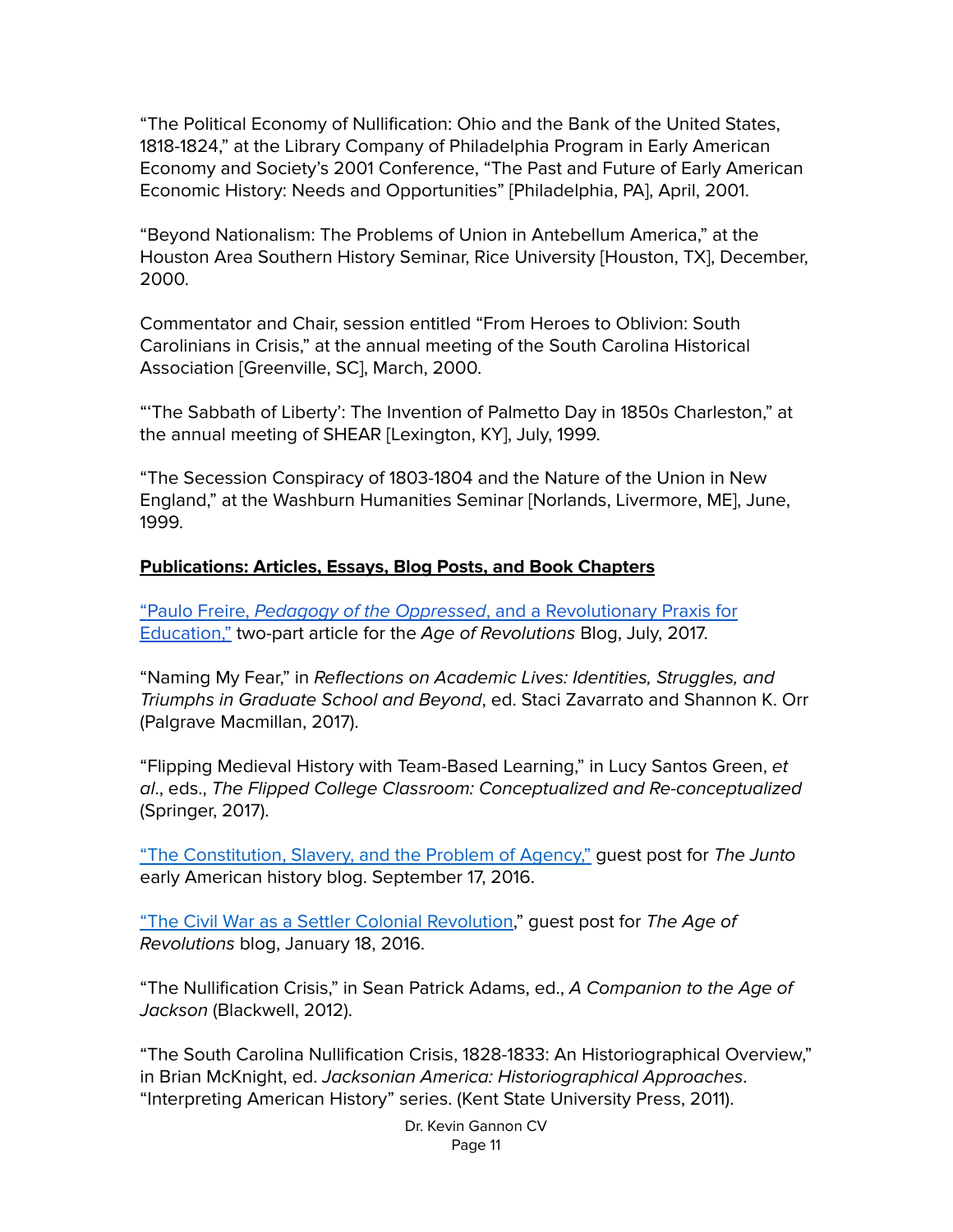Web-based content (review and examination materials, pedagogical aids, online historical analyses) to accompany volume I of Kevin Schultz, HIST, a US History survey textbook, Cengage Learning, 2009).

"The Political Economy of Nullification: Ohio and the Bank of the United States, 1818-1824," Ohio History 114 (2007): 79-104.

"The Colonial Wars and the American Revolution," in John M. Carroll and Colin F. Baxter, eds., The American Military Tradition, revised edition (Lanham, Md.: Rowman and Littlefield, 2007).

"Pooling Our Resources: Developing Student Research Strategies in a Learning Community" (co-authored with Dr. Amy Getty), E-Source for College Transitions, 4 (Sept., 2006).

"Saving the Union," in Lacy K. Ford, Jr., ed., A Companion to the Civil War and Reconstruction (London and New York: Blackwell, 2005).

"Escaping 'Mr. Jefferson's Plan of Destruction': New England Federalists and the Idea of a Northern Confederacy, 1803-1804," Journal of the Early Republic 21 (2001): 313-343.

# **Professional Memberships and Activities**

- Faculty, Digital [Pedagogy](https://www.digitalpedagogylab.com/) Lab, 2019 and 2020
- External Reviewer, Center for Innovation in the Liberal Arts, St. Olaf College, February, 2020.
- Coordinator, cohort I of the Consortium for Online Humanities Instruction, Council of Independent Colleges. Mellon Grant-funded program. Also served as a faculty mentor for cohort II.
- Member, Professional and Organizational Developers (POD). ○ Chair of the Small Colleges Special Interest Group, 2016-2019.
- Faculty leader, Project Clio reading group, Des Moines Public Schools Teaching American History Grant, 2012.
- Manuscript Referee, Journal of Policy History, Journal of the Early Republic, Journal of Southern History.
- Manuscript Referee, Routledge/Taylor & Francis; University of Chicago Press; University of California Press; West Virginia University Press; University of Cincinnati Press; Harvard University Press.
- Book Reviewer, Choice: Current Reviews for Academic Libraries
- Textbook and Manuscript Reviewer, Macmillan Publishing.
- Textbook and Manuscript Reviewer, Pearson Education/Longman.
- Textbook and Manuscript Reviewer, Wadsworth Publishers/Cengage Learning
- Member: Society of Civil War Historians; Society for Historians of the Early American Republic, American Historical Association